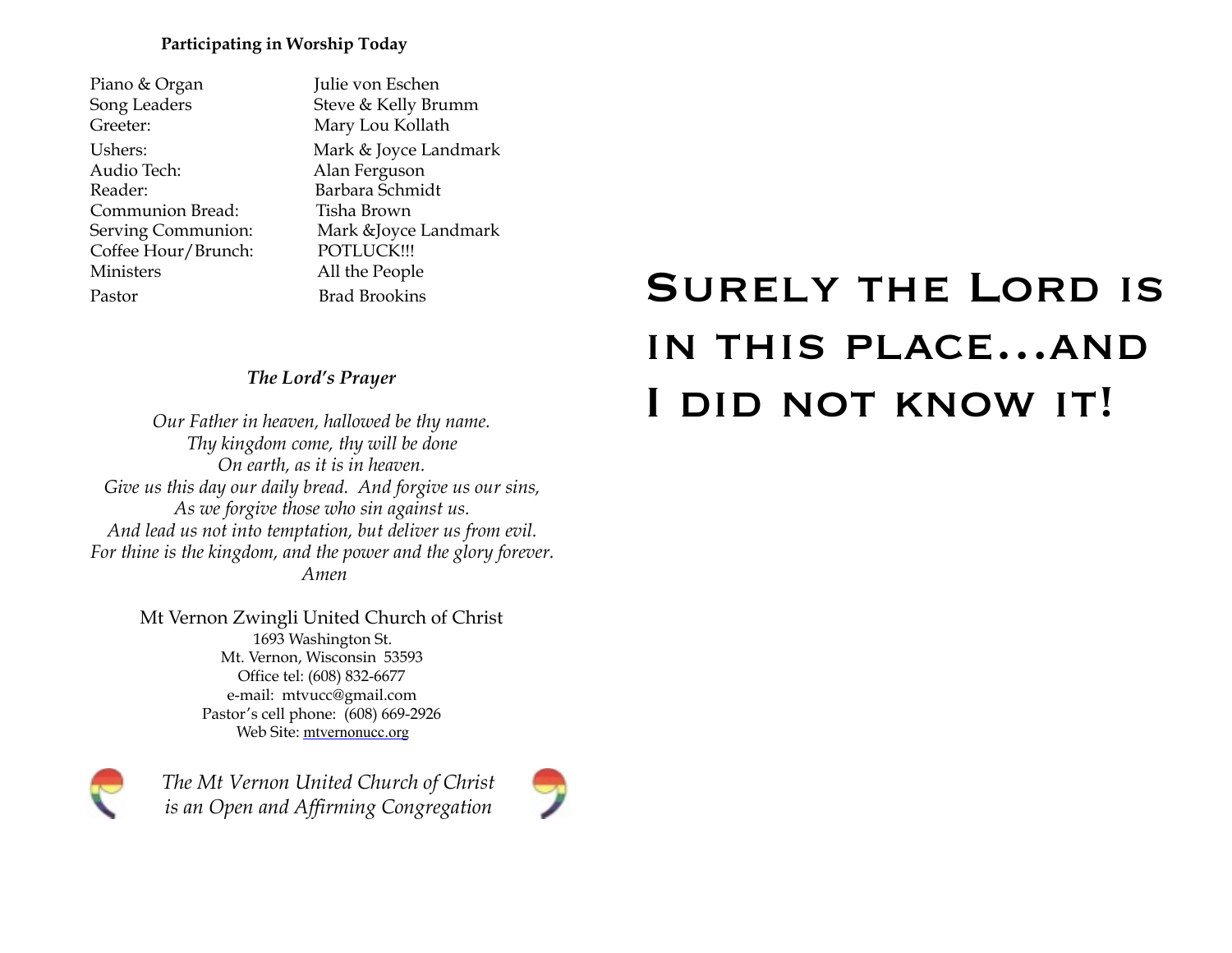Mt Vernon Zwingli United Church of Christ

## 16<sup>th</sup> Sunday atter Pentecost!!

September 24, 2017

| Greeting |                         |  |
|----------|-------------------------|--|
| Silence  | <b>When Jacob Awoke</b> |  |
| Prelude  | Give Me Jesus           |  |

**Bringing in the Light**

**1st Song** *More Light*

**\* 2nd Song** *I Love to Tell the Story* 

#### \* **Prayer**

For some of us the darkness hangs heavy with trouble this morning and we see in a dim light. Others of us walk in pleasant paths. Ever present and faithful God, meet us where we. Comfort the mourning and the afflicted. Strengthen the weak and the weary. May we today, and day by day, breathe in the presence of your Spirit and walk together in the way of Jesus we pray. Amen.

| ${\bf L}$ :                                                        | Isaiah 43.1-4 |
|--------------------------------------------------------------------|---------------|
| But now thus says the Lord,                                        |               |
| he who created you, O Jacob,                                       |               |
| he who formed you, O Israel:                                       |               |
| Do not fear, for I have redeemed you;                              |               |
| I have called you by name, you are mine                            |               |
| By God's grace today we are forgiven and made whole, and so we all |               |

*say:* 

## *Thanks be to God!*

*Breathe on me, Breath of God. Fill me with life anew That I may love what you do love, and do what you would do.*

| Offering                     | Love wants to know how                                                                                                                                                                                                                                                                 | (author unknown)       |
|------------------------------|----------------------------------------------------------------------------------------------------------------------------------------------------------------------------------------------------------------------------------------------------------------------------------------|------------------------|
|                              | $$ Go now,<br>quickly and with great force,<br>toward what burns in your dreams<br>at the dying of the year                                                                                                                                                                            |                        |
| <b>Offertory</b>             | In Times Like These                                                                                                                                                                                                                                                                    |                        |
| <i>*</i> Response            | <b>Praise God from Whom All Blessings Flow!</b>                                                                                                                                                                                                                                        |                        |
|                              | * Prayer of Dedication (Unison)                                                                                                                                                                                                                                                        |                        |
| name. Amen.                  | We are in the abundant season, Generous God, and in gratitude for<br>your gifts, your grace and your goodness we return a small portion of<br>what you have given. Use what we bring to bless your world and to<br>bless your people – whoever and wherever they are we pray, in Jesus |                        |
| <b>1st Scripture Reading</b> |                                                                                                                                                                                                                                                                                        | II Corinthians 12.7-10 |
|                              | I Can't Even Walk<br>Steve & Kelly Brumm                                                                                                                                                                                                                                               |                        |
| 2nd Scripture Reading        |                                                                                                                                                                                                                                                                                        | Genesis 28. 16-17      |
|                              | "and when God speaks things happen, worlds are created, truth is heard."                                                                                                                                                                                                               |                        |
| Sermon                       | and now for the good news                                                                                                                                                                                                                                                              |                        |
|                              | <b>The Table</b>                                                                                                                                                                                                                                                                       |                        |
| We are invited               |                                                                                                                                                                                                                                                                                        |                        |
|                              | Our Prayer of Thanksgiving and the Lord's Prayer<br>(The Lord's Prayer is printed on the back of your bulletin)                                                                                                                                                                        |                        |
| $*$ Hymn                     | O Thou in Whose Presence                                                                                                                                                                                                                                                               |                        |
| * Benediction                | Let the Lord's light shine                                                                                                                                                                                                                                                             |                        |
| Postlude                     |                                                                                                                                                                                                                                                                                        |                        |
|                              |                                                                                                                                                                                                                                                                                        |                        |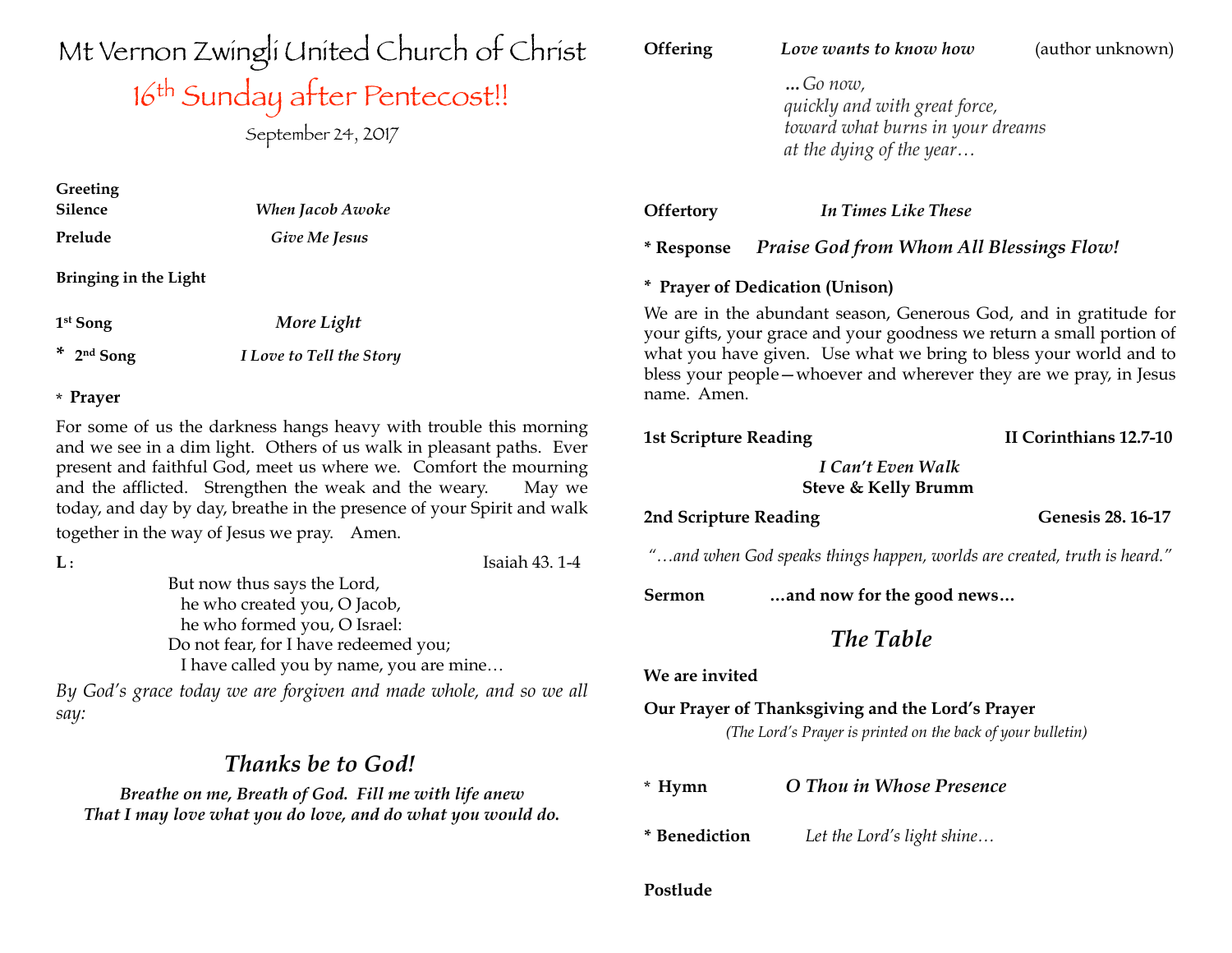## Mt. Vernon Zwingli United Church of Christ

Tel: (608) 832-6677 E-mail: [mtvucc@gmail.com](mailto:mtvucc@gmail.com) Web Site: [mtvernonucc.org](http://mtvernonucc.org)

*The Mt Vernon Zwingli United Church of Christ is an Open and Affirming Congregation* 

 *Please remember with your prayers, cards, and calls:*  Beecher Daniels recovering from surgery and awaiting test results.

Victims of hurricanes Harvey, Irma, Katia, Jose and Maria Victims of the smoke and fires our west Donna & Roger Stoll; Brad and Jessica Stoll

Liz Klopotic recovering from knee surgery

 $\mathcal C$ 

Helen Leavenworth & her friend James Tappan who recovering from a hospital stay

*If you would like to submit a name or concern for this prayer list please call or email the church office. Thanks.*

## **Serving in Worship on October 1, 2017**

Greeter: Mary Dowling Ushers: *Volunteers Needed* Audio Tech: Alan Ferguson Reader: Margy Murray Communion Bread: Beth Albert Serving Communion: Scott & Janelle Holmstrom Coffee Hour/Brunch: POTLUCK!!!

**REMEMBER—our Fall/Winter schedule has begun. The Adult Sunday School class meets around the kitchen table at 9:00 a.m. and the worship service will begin at 10:15.** 

**Remember—we are continuing our experiment** with POTLUCK!!! coffee hours for the next few months. As always, bring a little of what you have and all will be well fed. If you aren't able to bring something for any reason, please stay and

eat anyway. **If you are visiting with us we hope you will be our guest.** You will likely leave repeating our "brag line"—*"the finest coffee hour in Dane County"*.

**Please send your announcements to the church office** by email or phone call by Thursday of each week. We are trying to cut down on the number of impromptu announcements made during the worship service to save time and avoid disruptions to the worship time.

### **From Mary Lou Kollath:**

As everyone knows, this is quilt raffle ticket selling time. Because I am usually in the kitchen on Sunday mornings, helping set up for the potluck, no one is sitting at the table, selling those tickets. It's a "do it yourself" kind of thing, so help yourself, mark your name on the sheet, and how many tickets you've bought.. I am trusting you to put the correct amount of money in the plastic box holding the cash. Take change if necessary. Tickets cost \$1 each, or you can get 6 for \$5. A real deal! The winning ticket will be drawn the first Sunday in November. Thank you.

**Clothes Closet Liaison Needed.** Ruth Dobson is retiring as we will be in need of a liaison to represent us at the Community Clothes Closet. If there are two members who would prefer to serve as co-liaisons, that would work also. If interested, or if you have questions, please call Ruth Dobson (437–3224) by Sat., Sept. 30! Thank you!

**There will be a grounds cleanup day** on Saturday, October 7, 2017, beginning at 9:30 AM. Coffee and doughnuts will be provided. This cleanup shouldn't take more than about two hours. Please join us!